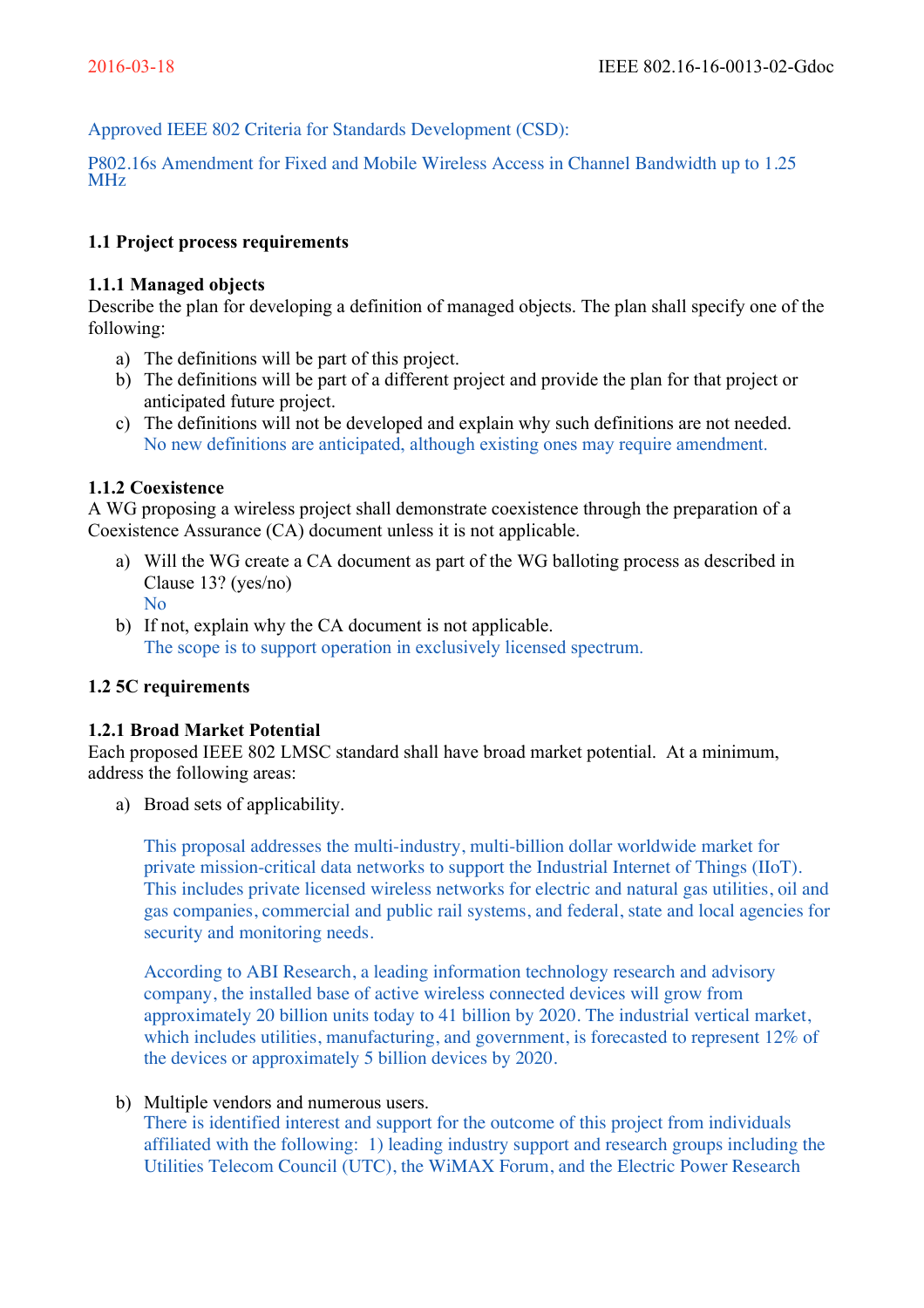Institute (EPRI), 2) system integrators, 3) chip suppliers, 4) equipment manufacturers, 5) licensed spectrum holders, and 6) US electric utilities. At least eight posts expressing support for this standardization activity have been posted to 802.16 Mentor and the 802.16 reflector. See document 802.16-16-0009-00-Gcon for further details on participation and industry support for this project.

# **1.2.2 Compatibility**

Each proposed IEEE 802 LMSC standard should be in conformance with IEEE Std 802, IEEE 802.1AC, and IEEE 802.1Q. If any variances in conformance emerge, they shall be thoroughly disclosed and reviewed with IEEE 802.1 WG prior to submitting a PAR to the Sponsor.

- a) Will the proposed standard comply with IEEE Std 802, IEEE Std 802.1AC and IEEE Std 802.1Q?
	- Yes.
- b) If the answer to a) is no, supply the response from the IEEE 802.1 WG.

The review and response is not required if the proposed standard is an amendment or revision to an existing standard for which it has been previously determined that compliance with the above IEEE 802 standards is not possible. In this case, the CSD statement shall state that this is the case.

## **1.2.3 Distinct Identity**

Each proposed IEEE 802 LMSC standard shall provide evidence of a distinct identity. Identify standards and standards projects with similar scopes and for each one describe why the proposed project is substantially different.

Existing IEEE 802.16 profiles address wide channels of 1.25-20 MHz. This new project provides support for exclusively-licensed spectrum with channel bandwidth less than the existing minimum channel bandwidth of 1.25 MHz.

Other standards and projects, including LTE Cellular IoT and IEEE 802.20, exhibit surface similarities to this focused amendment project, but are technically quite different.

# **1.2.4 Technical Feasibility**

Each proposed IEEE 802 LMSC standard shall provide evidence that the project is technically feasible within the time frame of the project. At a minimum, address the following items to demonstrate technical feasibility:

a) Demonstrated system feasibility.

A proprietary system based on a variation of IEEE 802.16 technology has already been deployed successfully with various US utilities in channel bandwidth 1 MHz and smaller. See 802.16 contribution 802.16-15-0035-00-Gcon for further details.

b) Proven similar technology via testing, modeling, simulation, etc. At least five utilities in the US have either deployed or are testing a proprietary system based on a variation of IEEE 802.16 technology.

### **1.2.5 Economic Feasibility**

Each proposed IEEE 802 LMSC standard shall provide evidence of economic feasibility. Demonstrate, as far as can reasonably be estimated, the economic feasibility of the proposed project for its intended applications. Among the areas that may be addressed in the cost for performance analysis are the following: